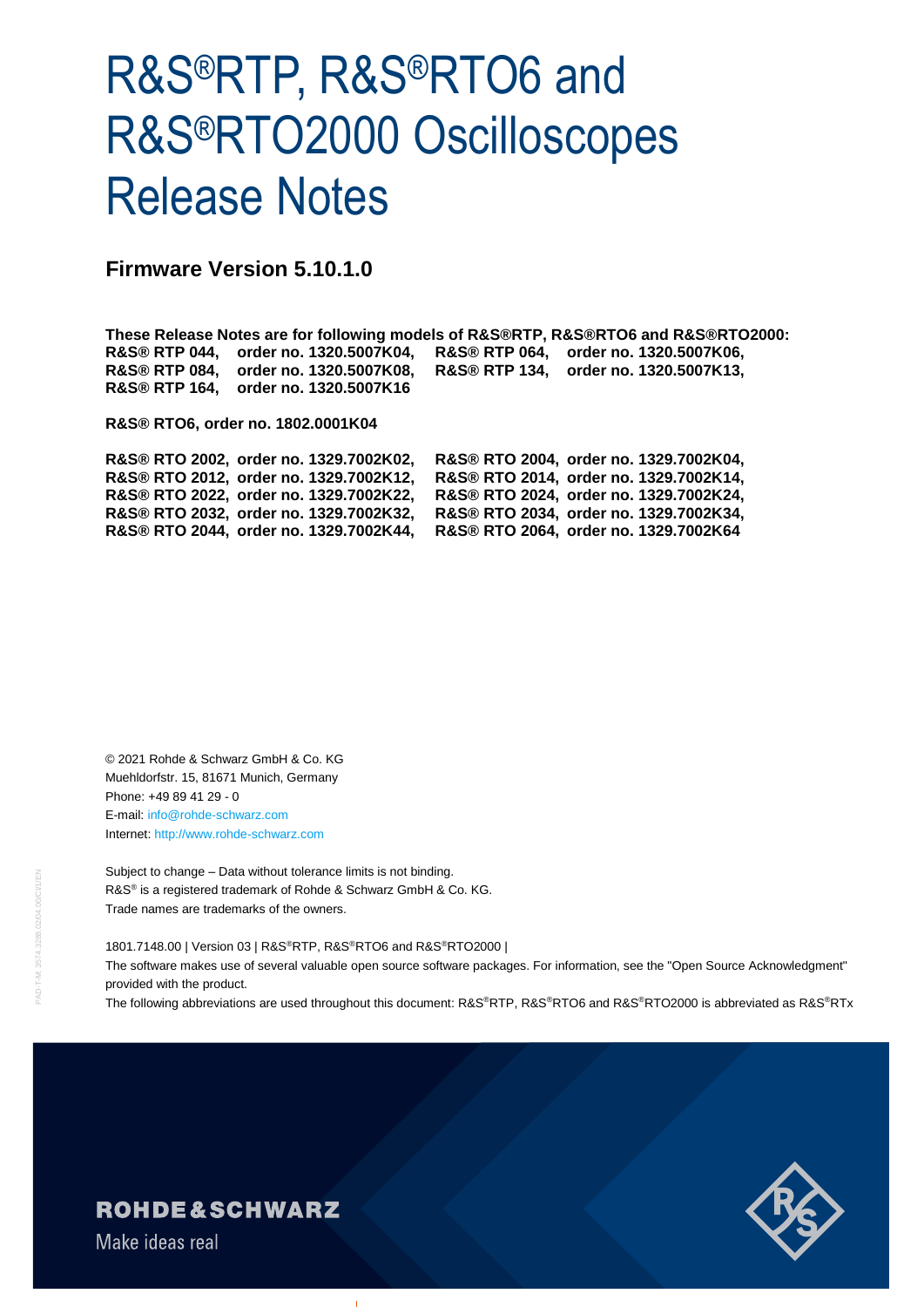## **Contents**

| $\mathbf 1$             | Information on the current version and history  3                           |  |
|-------------------------|-----------------------------------------------------------------------------|--|
| 1.1                     |                                                                             |  |
| $\mathbf{2}$            |                                                                             |  |
| $\mathbf{3}$            |                                                                             |  |
| 3.1                     |                                                                             |  |
| 3.2                     |                                                                             |  |
| 3.3                     | Performing the Firmware Update without a running oscilloscope application 8 |  |
| 3.4                     |                                                                             |  |
| 3.5                     |                                                                             |  |
| $\overline{\mathbf{4}}$ |                                                                             |  |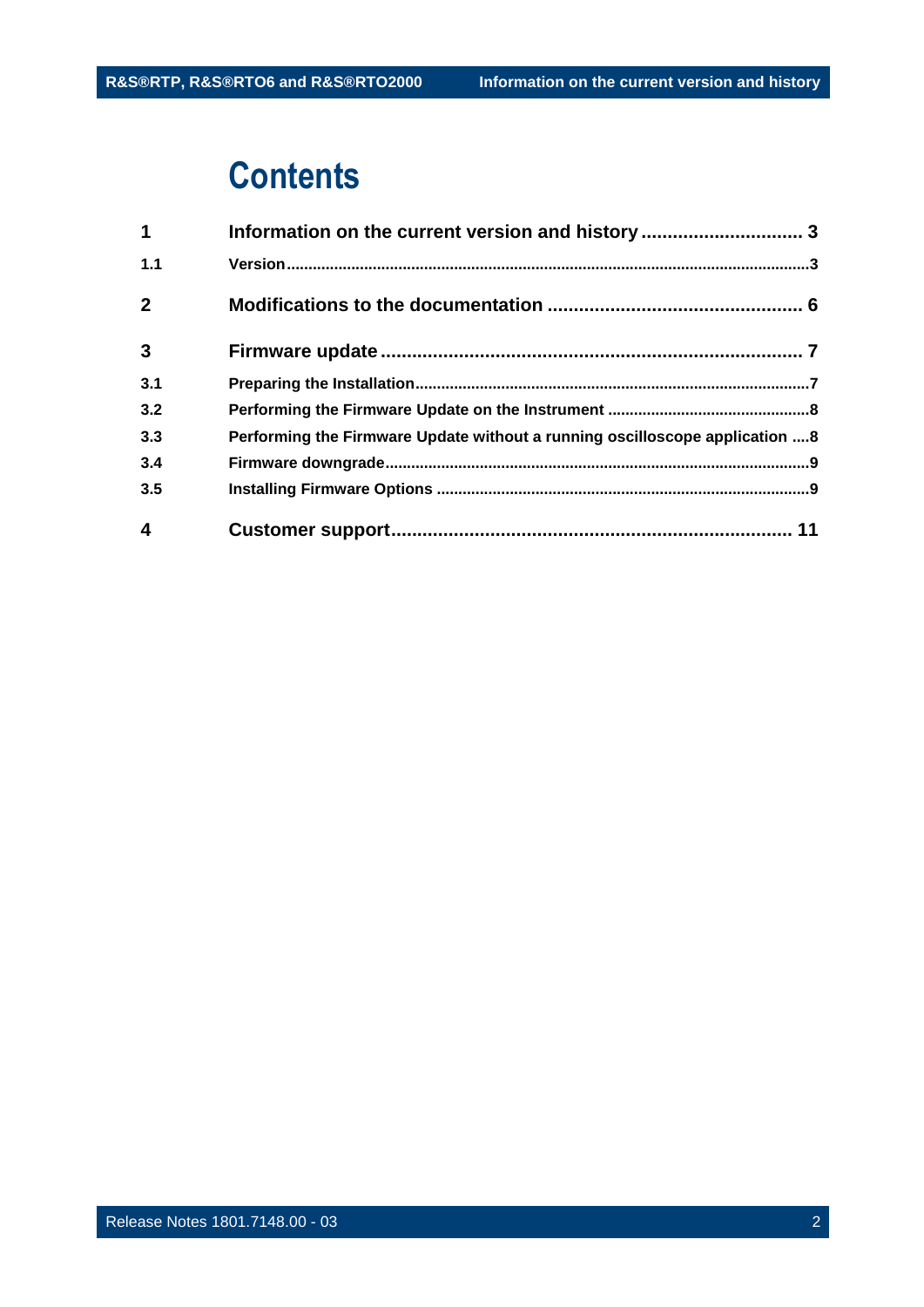## <span id="page-2-0"></span>**1 Information on the current version and history**

#### <span id="page-2-1"></span>**1.1 Version**

#### New functionality

| <b>Version</b> | <b>Functions</b>                                                                                                                                                                                               |  |  |  |
|----------------|----------------------------------------------------------------------------------------------------------------------------------------------------------------------------------------------------------------|--|--|--|
| 5.10.1.0       | Support for Option R&S® RTP-K73 PCI Express 3.0 serial triggering and decoding                                                                                                                                 |  |  |  |
| 5.10.1.0       | Measurement arithmetic: Basic operations between measurements results                                                                                                                                          |  |  |  |
| 5.10.1.0       | Common version for R&S®RTP, R&S®RTO6 and R&S®RTO2000 with improved user<br>interface                                                                                                                           |  |  |  |
| 5.0.1.0        | Full HW support of RTO6                                                                                                                                                                                        |  |  |  |
| 4.80.1.0       | Support for Option R&S® RTP/RTO-K134 Advanced Jitter and Noise Analysis                                                                                                                                        |  |  |  |
| 4.80.1.0       | Support for Option R&S® RTP/RTO-K58 1000BASE-T1 Triggering & Decoding                                                                                                                                          |  |  |  |
| 4.80.1.0       | Option R&S® RTO/RTP-K133: Additional reverse-lock CDR, GUI improvements,<br>interleaved histograms for rising and falling edges, results for OBUJ components                                                   |  |  |  |
| 4.80.1.0       | Option R&S® RTO/RTP-K40: Added decoding support for RFFE 3.0                                                                                                                                                   |  |  |  |
| 4.80.1.0       | Added diagram splitter to allow easier resizing of diagrams                                                                                                                                                    |  |  |  |
| 4.75.1.0       | Option R&S® RTO/RTP-K133: GUI setup and reporting improvements, differentiation of<br>periodic components in extrinsic / intrinsic, export of jitter result graphs, rotary knob<br>support for diagram scaling |  |  |  |
| 4.75.1.0       | Option R&S® RTx-K3/K9: Display of more frame fields, stuffed bits and stuffed bits error                                                                                                                       |  |  |  |
| 4.75.1.0       | Clipping indicator for analog channels                                                                                                                                                                         |  |  |  |
| 4.75.1.0       | Horizontal result lines for selected amplitude measurements                                                                                                                                                    |  |  |  |
| 4.75.1.0       | ZVC Zero offset compensation                                                                                                                                                                                   |  |  |  |
| 4.75.1.0       | Support of R&S®RT-Z2T                                                                                                                                                                                          |  |  |  |
| 4.70.1.0       | Support for Option R&S® RTP-K11 IQ Software Interface for RTP134 / 164                                                                                                                                         |  |  |  |
| 4.70.1.0       | Support for Option R&S® RTP-K133 and RTO-K133 Advanced Jitter Analysis                                                                                                                                         |  |  |  |
| 4.70.1.0       | Increase number of math channels from 4 to 8.                                                                                                                                                                  |  |  |  |
| 4.70.1.0       | CSV delimiter and decimal point can be selected by the user for waveform xml and CSV<br>exports                                                                                                                |  |  |  |
| 4.70.1.0       | Added License Server to allow the firmware and VSE to access licenses in parallel                                                                                                                              |  |  |  |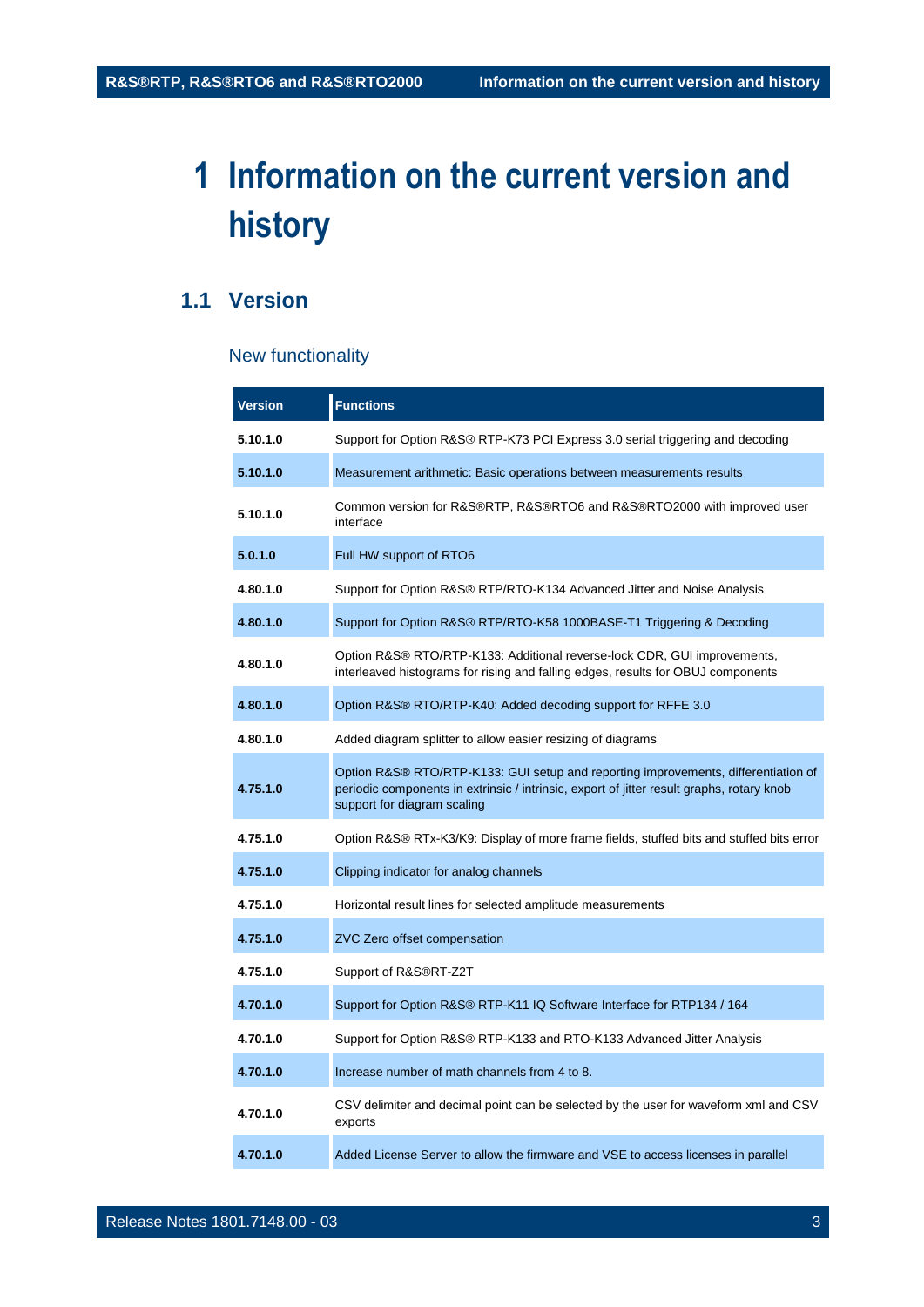| 4.70.1.0 | Option R&S® RTP-K40 and RTO-K40: Update to RFFE version 2.1      |
|----------|------------------------------------------------------------------|
| 4.70.1.0 | Option R&S® RTx-K8: Trigger support                              |
| 4.70.1.0 | Option R&S® RTP-K61 and RTO-K61: Decoding of compliance patterns |

#### Modified functionality

| <b>Version</b> | <b>Functions</b>                                                                                                                                                     |  |  |  |
|----------------|----------------------------------------------------------------------------------------------------------------------------------------------------------------------|--|--|--|
| 5.10.1.0       | Option R&S® RTP/RTO-K133/134 Advanced Jitter and Noise Analysis: Further<br>histograms for Jitter and Noise components                                               |  |  |  |
| 5.10.1.0       | Option R&S® RTP-K140/141 HS Serial Pattern Trigger: Specific hardware CDR<br>settings for trigger type "Serial pattern" (remove "Hardware" from software CDR dialog) |  |  |  |
| 5.10.1.0       | Option R&S® RTO-K13 Clock Data Recovery: Specific hardware CDR settings for<br>trigger types "CDR" and "Serial pattern" (remove "Hardware" from software CDR dialog) |  |  |  |
| 5.10.1.0       | Option R&S®RTx-B6: improved startup behavior in Arbitrary Operation (Single Run)                                                                                     |  |  |  |
| 4.75.1.0       | Option R&S® RTO/RTP-K12: Jitter Wizard removed                                                                                                                       |  |  |  |
| 4.75.1.0       | The RTx-B1 option can be used without a license key                                                                                                                  |  |  |  |
| 4.70.1.0       | License Server Update for option key handling, allowing VSE usage on the instrument<br>without dongle.                                                               |  |  |  |
| 4.70.1.0       | Docking of cursor results is the default setting                                                                                                                     |  |  |  |
| 4.70.1.0       | When turning on FFT Math1 is used as default. Previously Math4 was used as default                                                                                   |  |  |  |
| 4.70.1.0       | Multiple measurements enabled by default for histogram and statistics                                                                                                |  |  |  |
| 4.70.1.0       | Device Footprint includes List of installed Microsoft Patches on the instrument                                                                                      |  |  |  |

#### Improvements

| <b>Version</b><br><b>Improvements</b> |                                                                                                                                                |  |
|---------------------------------------|------------------------------------------------------------------------------------------------------------------------------------------------|--|
| 4.70.2.0                              | Option R&S® RTO/E-K18 and RTP-K37: Display of spectrogram diagram is fixed.                                                                    |  |
| 4.70.1.0                              | Scaling of zoom on track signals has been optimized                                                                                            |  |
| 4.70.1.0                              | In some cases acquisition rate dropped when enabling differential/common signals and<br>the vertical scaling was changed. This issue is fixed. |  |

#### Known issues

| <b>Version</b> | <b>Known Issues</b>                                                                  |
|----------------|--------------------------------------------------------------------------------------|
| 5.10.1.0       | R&S®RTO6: After first firmware start with 5.10.1.0, a power cycle might be required. |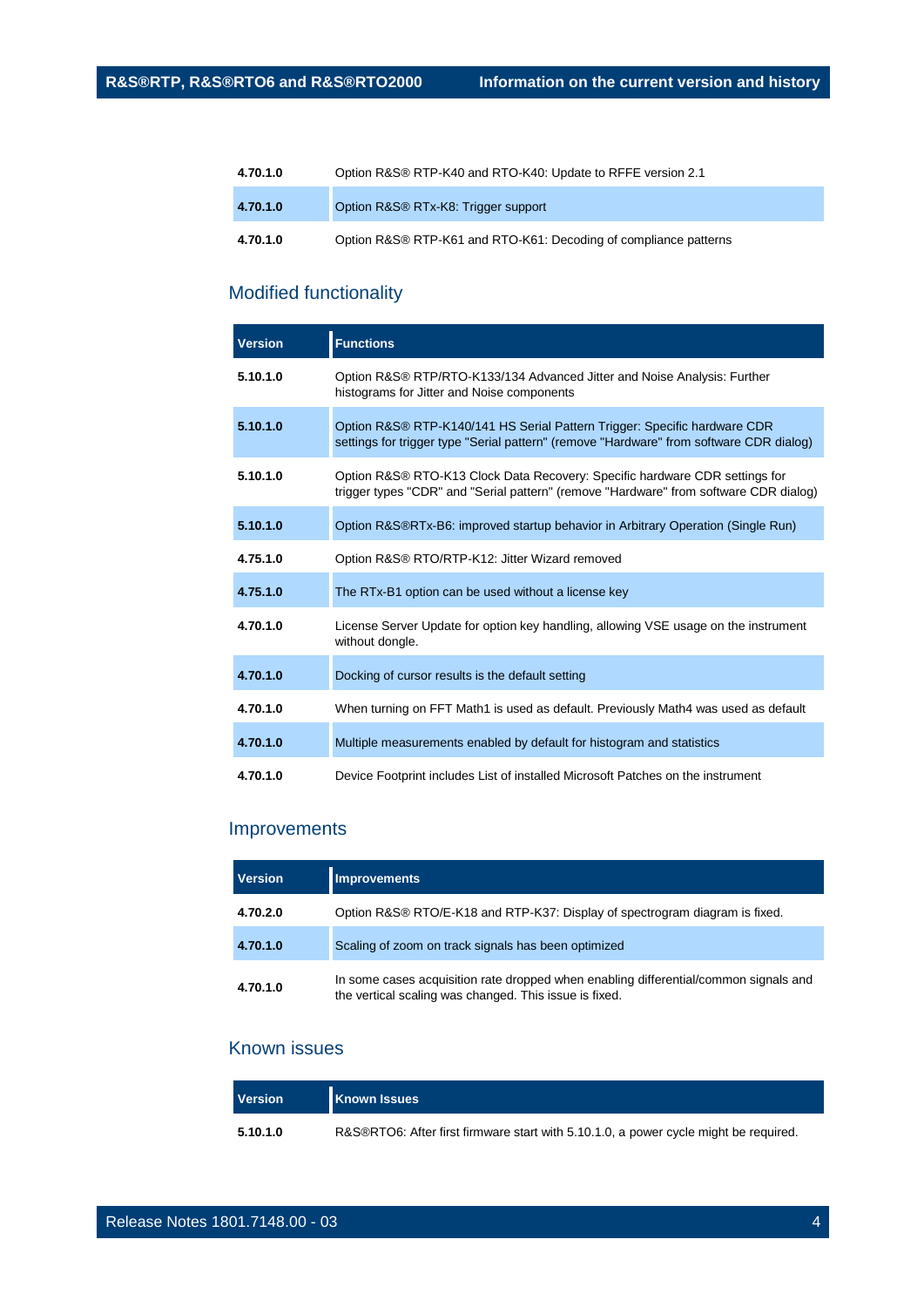**5.10.1.0** Option R&S® RTP/RTO-K133/134 Advanced Jitter and Noise Analysis: Only automatic scaling supported for jitter and noise histograms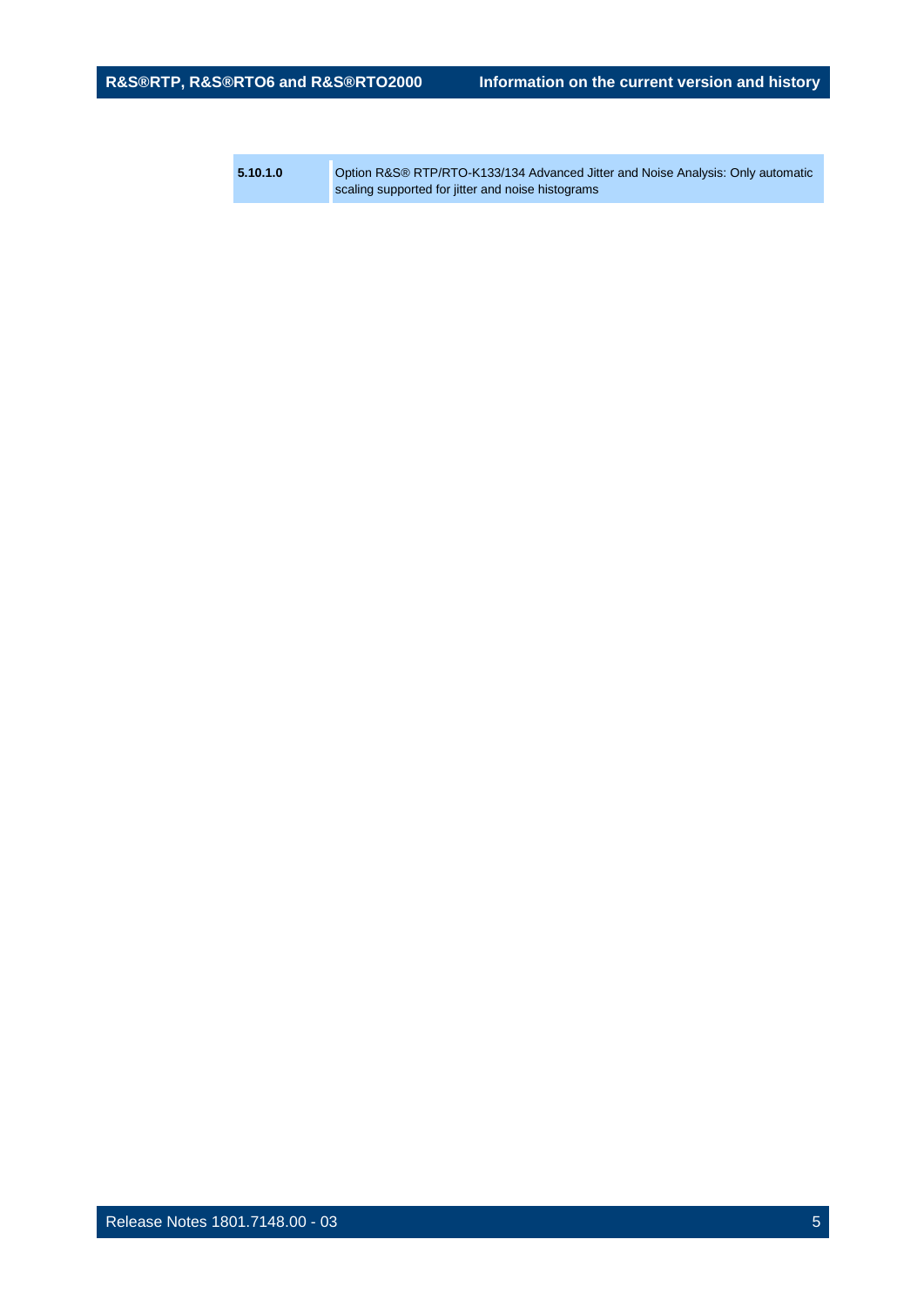## <span id="page-5-0"></span>**2 Modifications to the documentation**

The current documentation is up-to-date.

| Date                | <b>Release Notes</b><br><b>Revision</b> | <b>Changes</b>                                                                                   |
|---------------------|-----------------------------------------|--------------------------------------------------------------------------------------------------|
| 16.12.2021 5.10.1.0 |                                         | Common version for R&S®RTP, R&S®RTO6 and R&S®RTO2000                                             |
| 23.06.2021          | 5.0.1.0                                 | Initial version for RTO6                                                                         |
| 17.12.2020 4.80.1.0 |                                         | Added Option R&S® RTP/RTO-K134, RTP/RTO-K58. Added functionality for<br>Option R&S® RTO/RTP-K133 |
| 28.05.2020          | 4.75.1.0                                | Horizontal result lines, new current probe RT-ZC31                                               |
| 18.02.2020          | 4.70.2.0                                | Option R&S® RTO/E-K18 and RTP-K37: Display of spectrogram diagram is<br>fixed.                   |
| 20.01.2020          | 4.70.1.0                                | Support for Option R&S® RTP-K133 and RTO-K133 Advanced Jitter Analysis                           |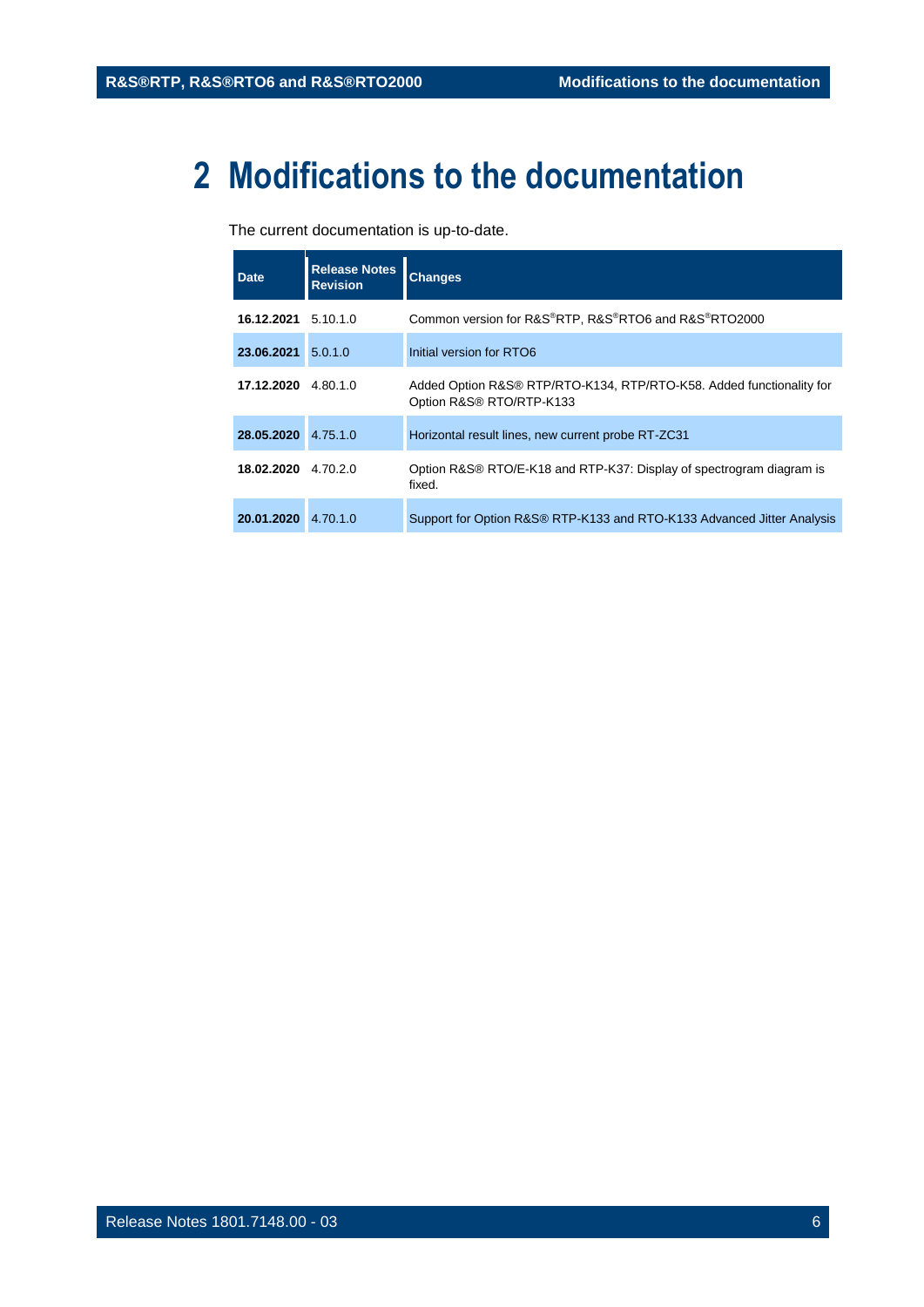### <span id="page-6-0"></span>**3 Firmware update**

Firmware updates for the R&S RTO6 are available as a single download from the Rohde&Schwarz web page [http://www.rohde-schwarz.com.](http://www.rohde-schwarz.com/)

The installation file for R&S RTO6 is named "**Setup\_Rtx\_V5.10.1.0\_x64.exe**".

After the update to this firmware version, the instrument will start with preset instrument settings. To check the installed firmware version select "Setup" from the "File" menu and switch to the system tab. The firmware version is shown in the upper left corner of this dialog.

#### <span id="page-6-1"></span>**3.1 Preparing the Installation**

There are several ways how to update the device after downloading the firmware installation file.

Using a memory stick:

1. Copy the file(s) to a directory of the memory stick and insert the memory stick into one of the USB sockets of the instrument.

#### **Using the remote desktop and copying the installation files to a directory of the instrument:**

- 2. Connect the instrument to your LAN
- 3. Start the remote desktop on your PC (C:\winnt\system32\mstsc.exe)
- 4. Enter the TCP/IP address of the instrument that you want to update. Ensure that the "local resources" > "drives" option is selected and press the "Connect" button
- 5. Login to the instrument (user name: "instrument" and password "894129" by default)
- 6. Copy the firmware installation file from your PC to a new folder on the instrument
- 7. You can now access this directory with the installation file from the instrument firmware

#### **Using a network drive:**

- 8. Connect your instrument to your LAN, and establish a connection to one of your servers (ask your local IT administrator for support)
- 9. Copy the firmware installation file from your PC to a directory on this server
- 10. You can now access the directory with the installation file from the instrument firmware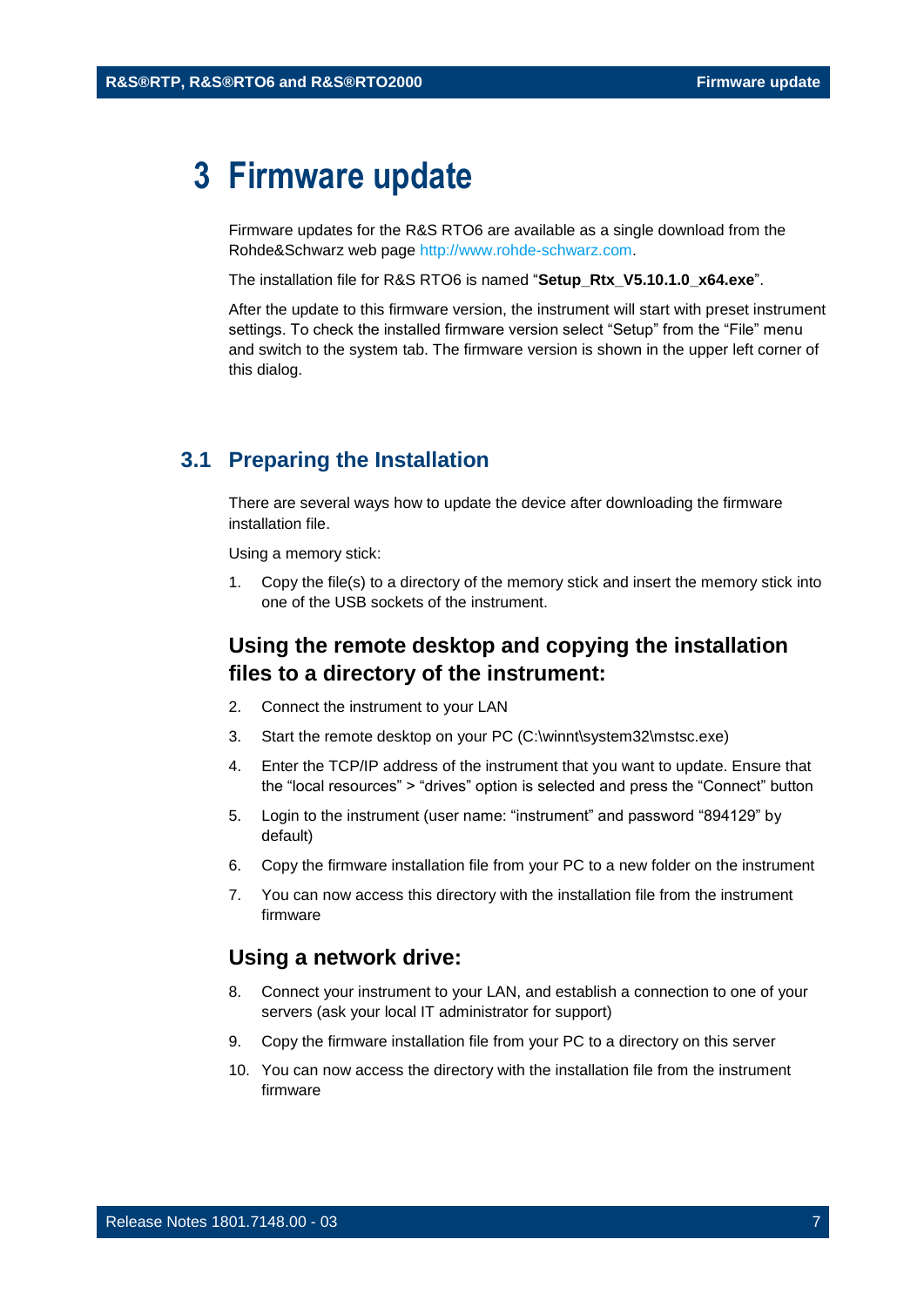#### <span id="page-7-0"></span>**3.2 Performing the Firmware Update on the Instrument**

The firmware update process is performed with the following steps:

- 11. Switch the instrument on and wait until the Oscilloscope has resumed operation
- 12. Ensure that the acquisition mode is not running. If the RUN CONT or the RUN Nx SINGLE key is shining green, press this key to stop the acquisition
- 13. Press the SETUP key or select "Setup" from the "File" menu at the bottom of the screen
- 14. Select the "System" tab
- 15. The selected dialog box contains a box with the title "Select setup for firmware update". Press the Button "Open" within this box. A file selection dialog appears
- 16. Change the path to the drive and directory which you prepared in the step [3.1](#page-6-1) (USB stick directory, remote PC directory or directory on a server) and close the dialog with the "Select" button
- 17. The installation starts and a new dialog box appears. Press the "Next" button to navigate to the selection of the firmware packages. By default all applications should be installed
- 18. Press the "Install" button to start the firmware update: The installation continues and the firmware is stopped. After a few minutes the system restarts automatically. Depending on the previously installed firmware version, a reconfiguration of the hardware may be required during the first start of the firmware. In this case, a message box is displayed and the update of the FPGA starts automatically. **Do not switch off the instrument during this update!** After the update of the FPGA the instrument performs another instrument restart automatically. If a special FPGA update is required the instrument must execute a cold boot. In such a case, a message appears on the screen asking to switch off the instrument. Press the "Ok" button and wait until the instrument is completely switched off. As a final step switch on the instrument. The instrument resumes operation.
- 19. After the firmware update a self alignment is recommended. Select "Self alignment" from the "File" menu. Select "Start Alignment" to start the self alignment procedure.

A message box appears to indicate the running alignment procedure. Wait until this message box disappears. This will take several minutes.

<span id="page-7-1"></span>Now the instrument is ready for operation.

#### **3.3 Performing the Firmware Update without a running oscilloscope application**

If a firmware update shall be executed without running firmware, the windows explorer can be started. Change the path to the drive and directory prepared in step [3.1.](#page-6-1) Make a double click on this file and proceed with step 7 to update the instrument firmware.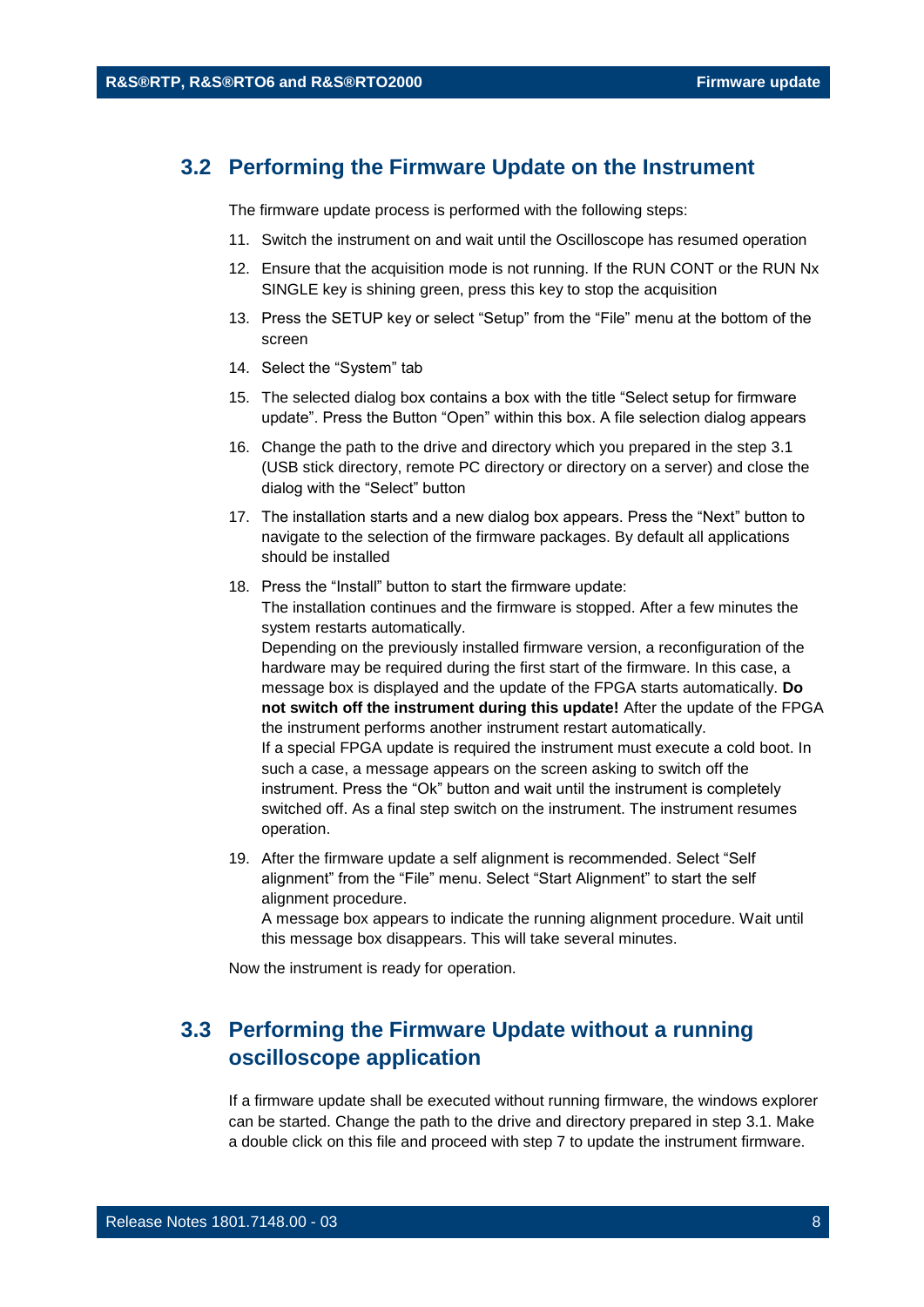#### <span id="page-8-0"></span>**3.4 Firmware downgrade**

A firmware downgrade is handled like a normal firmware installation with the following exceptions:

- RTE / RTO2000 / RTP
	- For devices a downgrade from version 4.70.1.0 or higher to version 4.60.2.0 or lower, the application R&S License Server must be manually uninstalled from the device.
- RTO2000
	- For Windows 10 devices a downgrade from version 4.15.1.0 or higher to version 3.70.1.0 or lower is not supported.
	- For Windows 7 devices a downgrade from version 4.60.1.0 or higher to version 3.70.1.0 or lower is not supported.
- RTO6
	- Device cannot be downgraded to versions lower 5.0.1.0
- RTP
	- ─ A downgrade from version 4.10.1.0 or higher to version 3.70.1.0 or lower is not supported.
	- For devices with serial numbers  $\geq 103.000$ , a downgrade from version 4.60.1.0 or higher to version 4.50.1.0 or lower is not supported.
	- For a downgrade from version 4.80 or higher to version 4.75 or lower it is required to execute the "Downgrade RTx\_V4.80.1.0.exe" with elevated privileges. The file can be downloaded on the Rohde & Schwarz RTP Homepage in the section firmware.

#### **Downgrade restrictions after installing the Oct. 2020 cumulative security update**

<span id="page-8-1"></span>After installing the cumulative security update KB4580346 or any other update containing this patch, only FW versions newer or equal 4.80 can be used.

#### **3.5 Installing Firmware Options**

The firmware update includes all currently available firmware options. No additional installation is required. A firmware update has no side effects to firmware options already installed.

The instructions in this chapter are only needed, if a firmware option is purchased and needs to be enabled on the instrument.

#### **Enabling Options by Entering Option Key Codes**

To activate firmware options, enter a license key for validation. The license key is in the device certificate or delivered as a part of the software package. The process is performed in the following steps: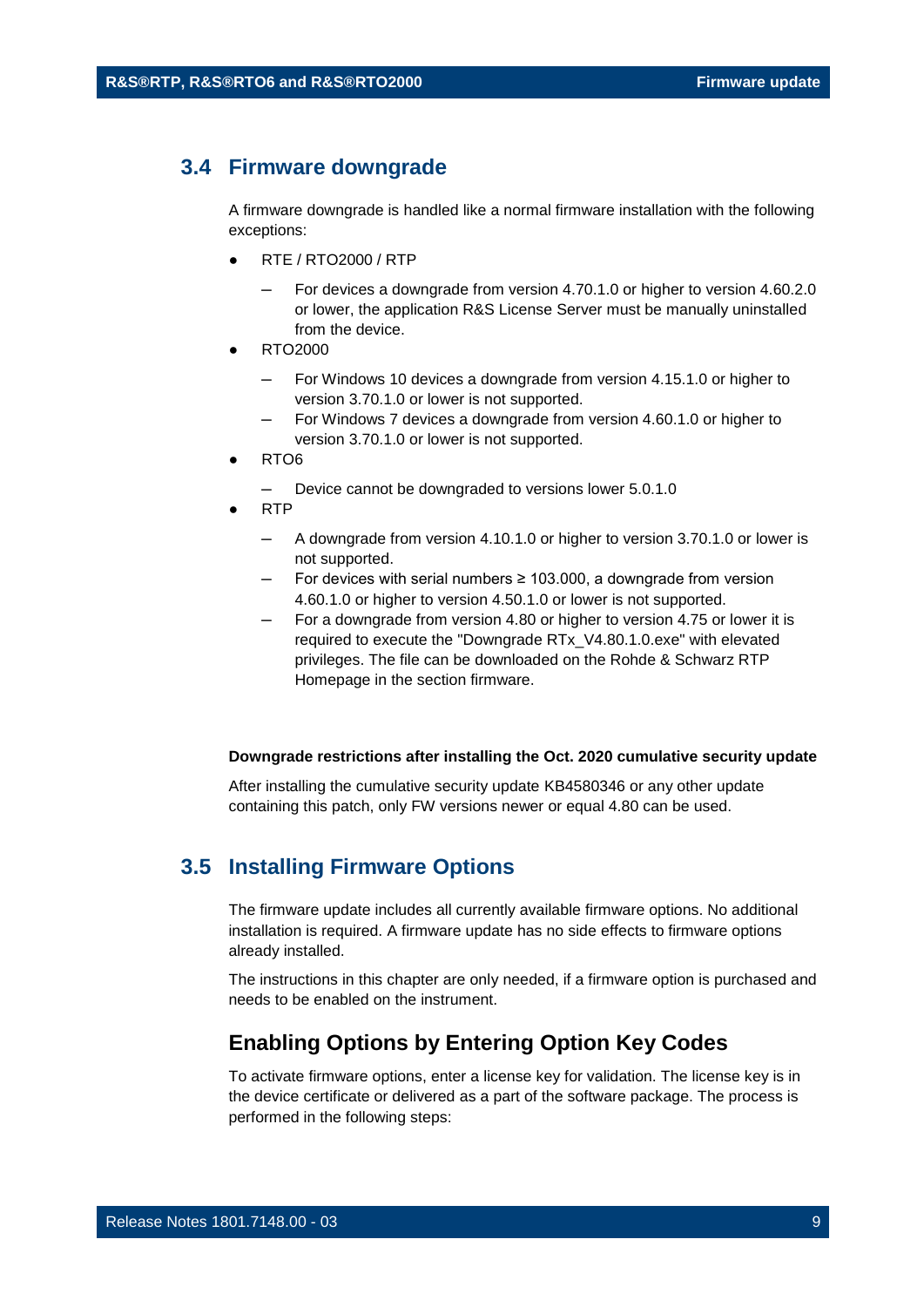- 20. Press the SETUP key. A dialog box appears. Select the "SW options" tab. The selected tab contains a box with the title "Install a new option". There are two ways to install a firmware option:
	- a) If a file including the option key is provided, select "Open" in the box with the title "Install from file". Navigate to the directory containing the option key file. Choose the file and click "Select"
	- b) If an option key number is provided double click on the data entry filed with the title "Enter new option key". A key pad appears. Enter the option key number and press the "Enter" button.
- 21. After successful validation the message "option key valid" is displayed. If the validation failed, the firmware option is not installed.
- 22. If more than one firmware option shall be installed, step 1 and 2 needs to be repeated several times.

Reboot the device or restart the firmware.